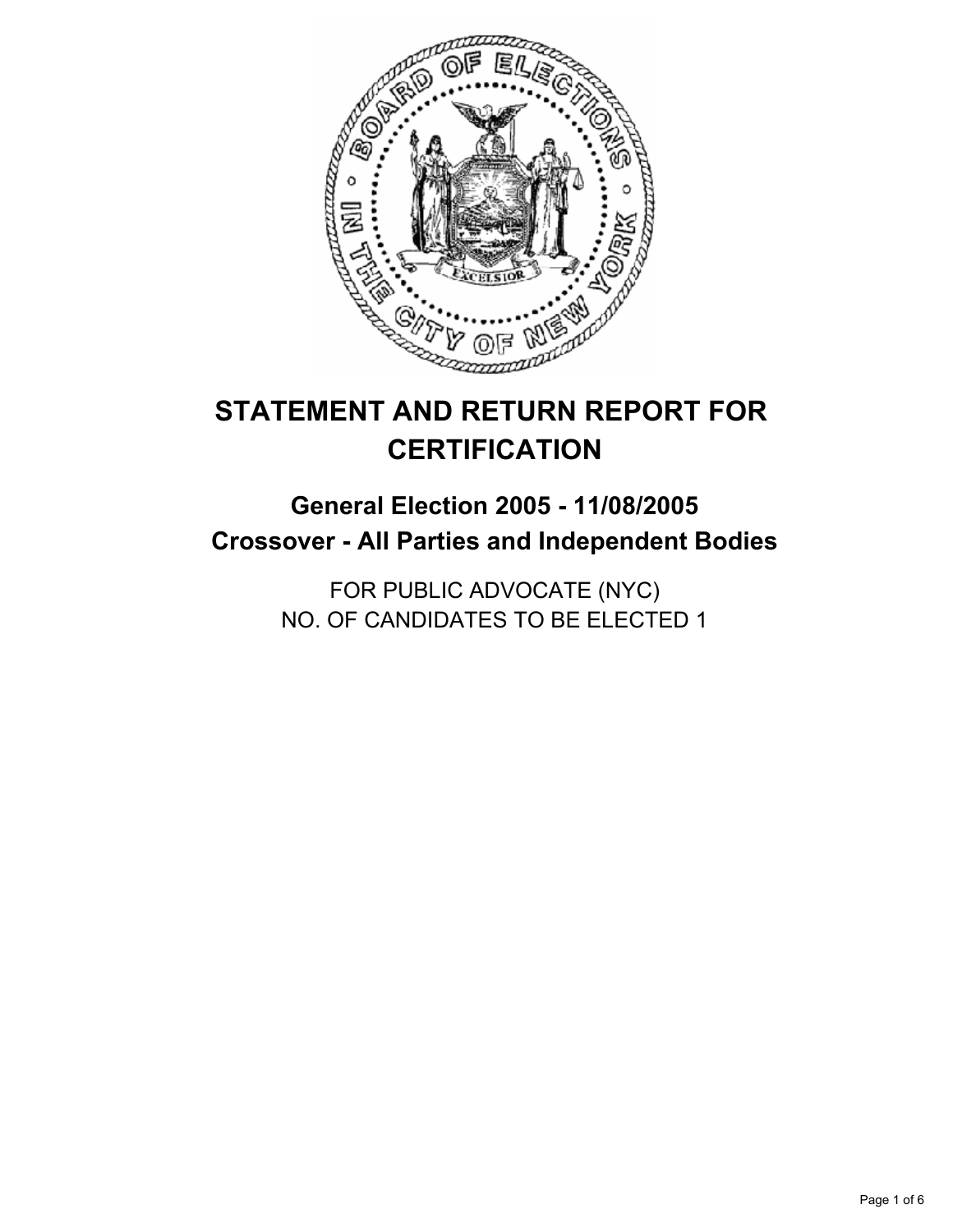

# **New York County**

| PUBLIC COUNTER                    | 320,823        |
|-----------------------------------|----------------|
| <b>EMERGENCY</b>                  | 604            |
| ABSENTEE/MILITARY                 | 6,286          |
| AFFIDAVIT                         | 5,140          |
| <b>TOTAL BALLOTS</b>              | 332,853        |
| BETSY F GOTBAUM (DEMOCRATIC)      | 214,150        |
| JAY GOLUB (CONSERVATIVE)          | 10,708         |
| JIM LESCZYNSKI (LIBERTARIAN)      | 6,034          |
| BERNARD GOETZ (REBUILD)           | 4,320          |
| ABE HIRSCHFELD (WRITE-IN)         | 2              |
| AL SHARPTON (WRITE-IN)            | 1              |
| ANASTASIA BEAVERHAUSEN (WRITE-IN) | 1              |
| ANDREW RASIEJ (WRITE-IN)          | 1              |
| C. VIRGINIA FIELDS (WRITE-IN)     | 1              |
| CHRISTINE ANNECHINO (WRITE-IN)    | 2              |
| ELIZABETH GEIGER (WRITE-IN)       | 1              |
| ERIC COSTELLO (WRITE-IN)          | 1              |
| ERIC PRINDLE (WRITE-IN)           | 1              |
| JANE JUSTICE (WRITE-IN)           | 1              |
| JOHN CLASBY (WRITE-IN)            | 1              |
| KELLY PURSELL (WRITE-IN)          | 1              |
| KITTY CARLISE-HART (WRITE-IN)     | 1              |
| LAIRD MAGUIRE (WRITE-IN)          | $\overline{c}$ |
| LIZA MINNELLI (WRITE-IN)          | $\mathbf{1}$   |
| MARK GREEN (WRITE-IN)             | $\mathbf{1}$   |
| NORMAN SIEGEL (WRITE-IN)          | 93             |
| RALPH NADER (WRITE-IN)            | 1              |
| ROBERT ROTH (WRITE-IN)            | $\mathbf{1}$   |
| ROY INNIS (WRITE-IN)              | 1              |
| SARI WARTELL (WRITE-IN)           | 1              |
| SCOTT STRINGER (WRITE-IN)         | 1              |
| STEVEN KING (WRITE-IN)            | 1              |
| SUKI PORTS (WRITE-IN)             | 1              |
| TOM SULLIVAN (WRITE-IN)           | 1              |
| VICTOR ANTHONY (WRITE-IN)         | 1              |
| <b>TOTAL VOTES</b>                | 235,333        |
| <b>UNRECORDED</b>                 | 97,520         |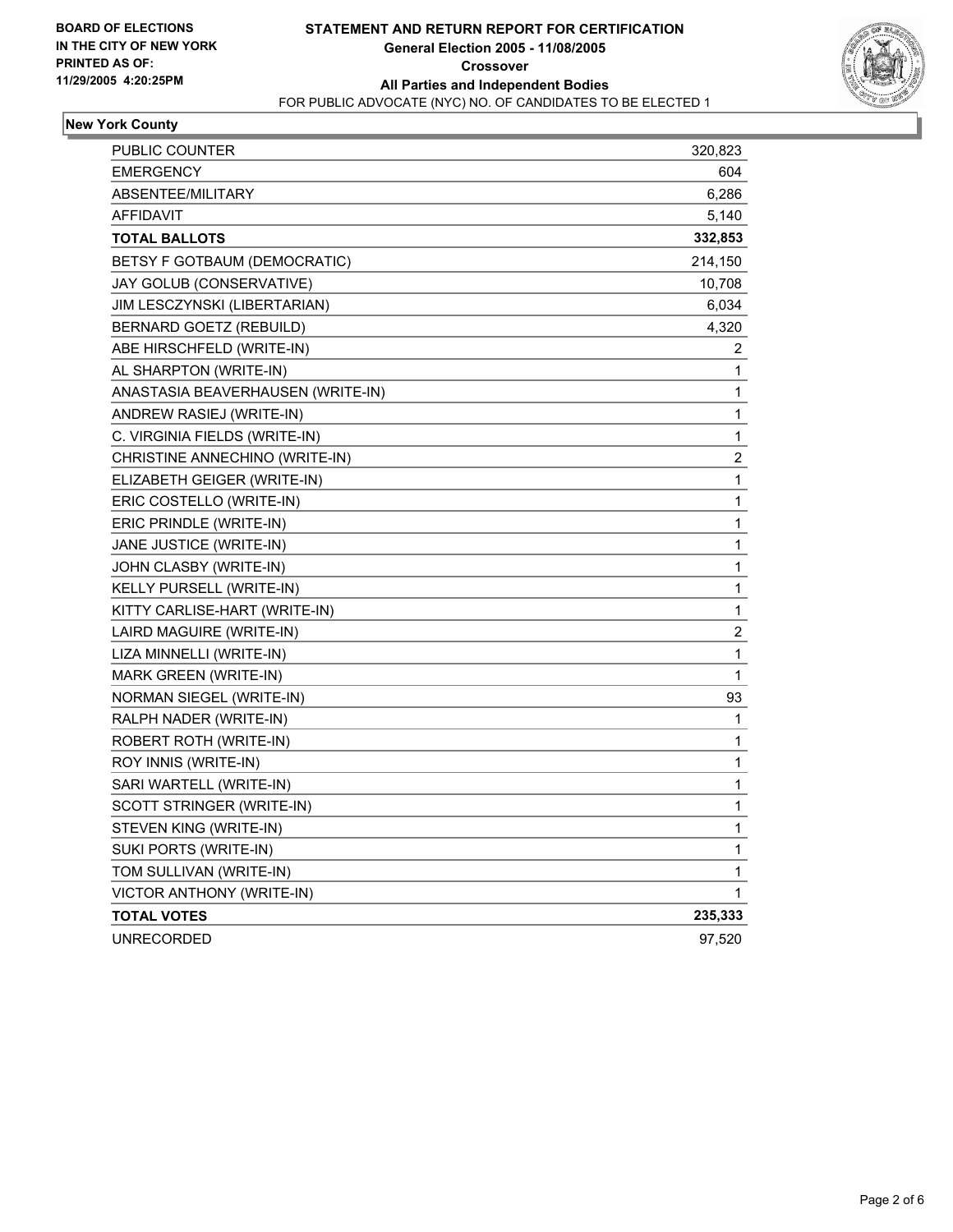

# **Bronx County**

| PUBLIC COUNTER                  | 194,006 |
|---------------------------------|---------|
| <b>EMERGENCY</b>                | 719     |
| ABSENTEE/MILITARY               | 3,696   |
| <b>AFFIDAVIT</b>                | 2,972   |
| <b>TOTAL BALLOTS</b>            | 201,393 |
| BETSY F GOTBAUM (DEMOCRATIC)    | 121,012 |
| JAY GOLUB (CONSERVATIVE)        | 4,186   |
| JIM LESCZYNSKI (LIBERTARIAN)    | 1,516   |
| BERNARD GOETZ (REBUILD)         | 2,338   |
| AARON LEFTON (WRITE-IN)         |         |
| ANTHONY GRONOWICZ (WRITE-IN)    |         |
| ARMANDO M. HOWER (WRITE-IN)     |         |
| <b>GEORGE BOYCE (WRITE-IN)</b>  |         |
| JOHN MULLALY (WRITE-IN)         | 3       |
| LEILA MARTINEZ (WRITE-IN)       |         |
| <b>NORMAN SIEGEL (WRITE-IN)</b> |         |
| <b>TOTAL VOTES</b>              | 129,061 |
| <b>UNRECORDED</b>               | 72,332  |

#### **Kings County**

| <b>PUBLIC COUNTER</b>             | 355,382        |
|-----------------------------------|----------------|
| <b>EMERGENCY</b>                  | 2,177          |
| ABSENTEE/MILITARY                 | 5,876          |
| <b>AFFIDAVIT</b>                  | 4,236          |
| <b>TOTAL BALLOTS</b>              | 367,671        |
| BETSY F GOTBAUM (DEMOCRATIC)      | 197,903        |
| JAY GOLUB (CONSERVATIVE)          | 11,141         |
| JIM LESCZYNSKI (LIBERTARIAN)      | 4,569          |
| <b>BERNARD GOETZ (REBUILD)</b>    | 4,631          |
| ABE HIRSCHFELD (WRITE-IN)         | 1              |
| AL SHARPTON (WRITE-IN)            | 1              |
| ALAN POPPER (WRITE-IN)            | 1              |
| D. GOLDSTEIN (WRITE-IN)           | 1              |
| DEIRDRE A. SCHIFELING (WRITE-IN)  | 1              |
| <b>GENE RUSSIANOFF (WRITE-IN)</b> | 1              |
| HARRY SIEGEL (WRITE-IN)           | 1              |
| JIM LESCZYNSKI (WRITE-IN)         | 1              |
| JOY CHATEL (WRITE-IN)             | 1              |
| LEWANNE JONES (WRITE-IN)          | 1              |
| MARK GREEN (WRITE-IN)             | $\overline{2}$ |
| NORMAN SIEGEL (WRITE-IN)          | 93             |
| RALPH E. HULUCKI (WRITE-IN)       | 1              |
| <b>TOTAL VOTES</b>                | 218,350        |
| <b>UNRECORDED</b>                 | 149,321        |
|                                   |                |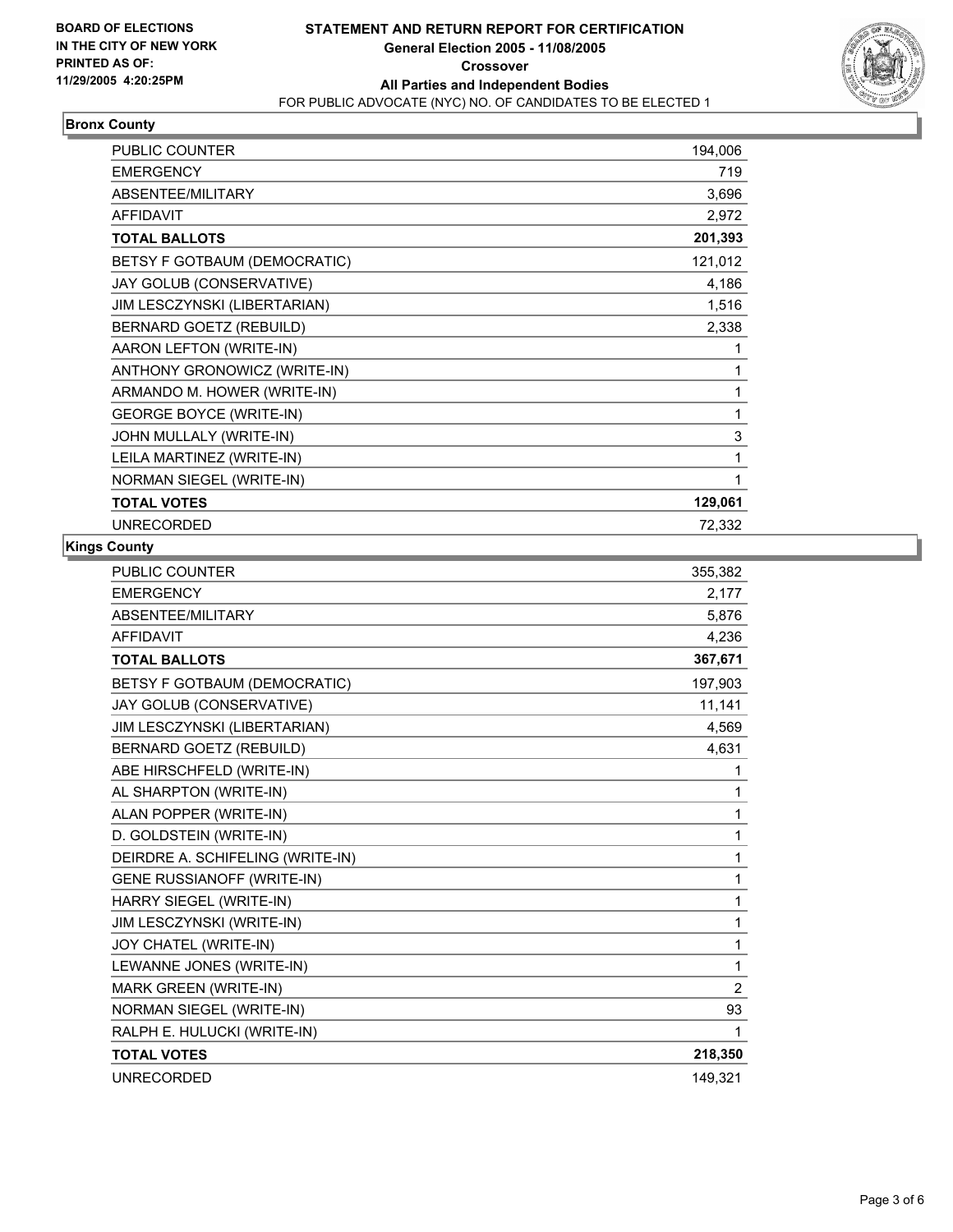

# **Queens County**

| <b>PUBLIC COUNTER</b>           | 313,444        |  |
|---------------------------------|----------------|--|
| <b>EMERGENCY</b>                | 624            |  |
| ABSENTEE/MILITARY               | 6,077          |  |
| <b>AFFIDAVIT</b>                | 3,546          |  |
| <b>TOTAL BALLOTS</b>            | 323,691        |  |
| BETSY F GOTBAUM (DEMOCRATIC)    | 176,134        |  |
| JAY GOLUB (CONSERVATIVE)        | 14,423         |  |
| JIM LESCZYNSKI (LIBERTARIAN)    | 3,795          |  |
| BERNARD GOETZ (REBUILD)         | 3,843          |  |
| ABRAHAM J. GOLDSTEIN (WRITE-IN) | $\overline{2}$ |  |
| DEIGHTON HOBBS (WRITE-IN)       | 1              |  |
| HAROLD M SHULTZ (WRITE-IN)      | 1              |  |
| JERALD SEIDMAN (WRITE-IN)       | 1              |  |
| <b>JESUS CHRIST (WRITE-IN)</b>  | 1              |  |
| JOHN CRONIN (WRITE-IN)          | $\overline{2}$ |  |
| LEE R KRONICK (WRITE-IN)        | 1              |  |
| MARK GREEN (WRITE-IN)           | 1              |  |
| MARK SENAPE (WRITE-IN)          | 1              |  |
| MICHAAEL O'KANE (WRITE-IN)      | 1              |  |
| NORMAN SIEGEL (WRITE-IN)        | 13             |  |
| THOMAS J. BUTLER (WRITE-IN)     | 1              |  |
| <b>TOTAL VOTES</b>              | 198,221        |  |
| <b>UNRECORDED</b>               | 125,470        |  |

### **Richmond County**

| PUBLIC COUNTER                      | 86,364         |
|-------------------------------------|----------------|
| <b>EMERGENCY</b>                    | 60             |
| ABSENTEE/MILITARY                   | 2,390          |
| <b>AFFIDAVIT</b>                    | 938            |
| <b>TOTAL BALLOTS</b>                | 89,752         |
| BETSY F GOTBAUM (DEMOCRATIC)        | 35,836         |
| JAY GOLUB (CONSERVATIVE)            | 7,624          |
| JIM LESCZYNSKI (LIBERTARIAN)        | 1,225          |
| BERNARD GOETZ (REBUILD)             | 2,125          |
| <b>BLOOMBERG (WRITE-IN)</b>         |                |
| MIKE RYAN (WRITE-IN)                |                |
| MR. LINDY P. CRESCITELLI (WRITE-IN) |                |
| NORMAN SIEGAL (WRITE-IN)            | $\overline{2}$ |
| NORMAN SIEGEL (WRITE-IN)            | 2              |
| <b>TOTAL VOTES</b>                  | 46,817         |
| <b>UNRECORDED</b>                   | 42,935         |
|                                     |                |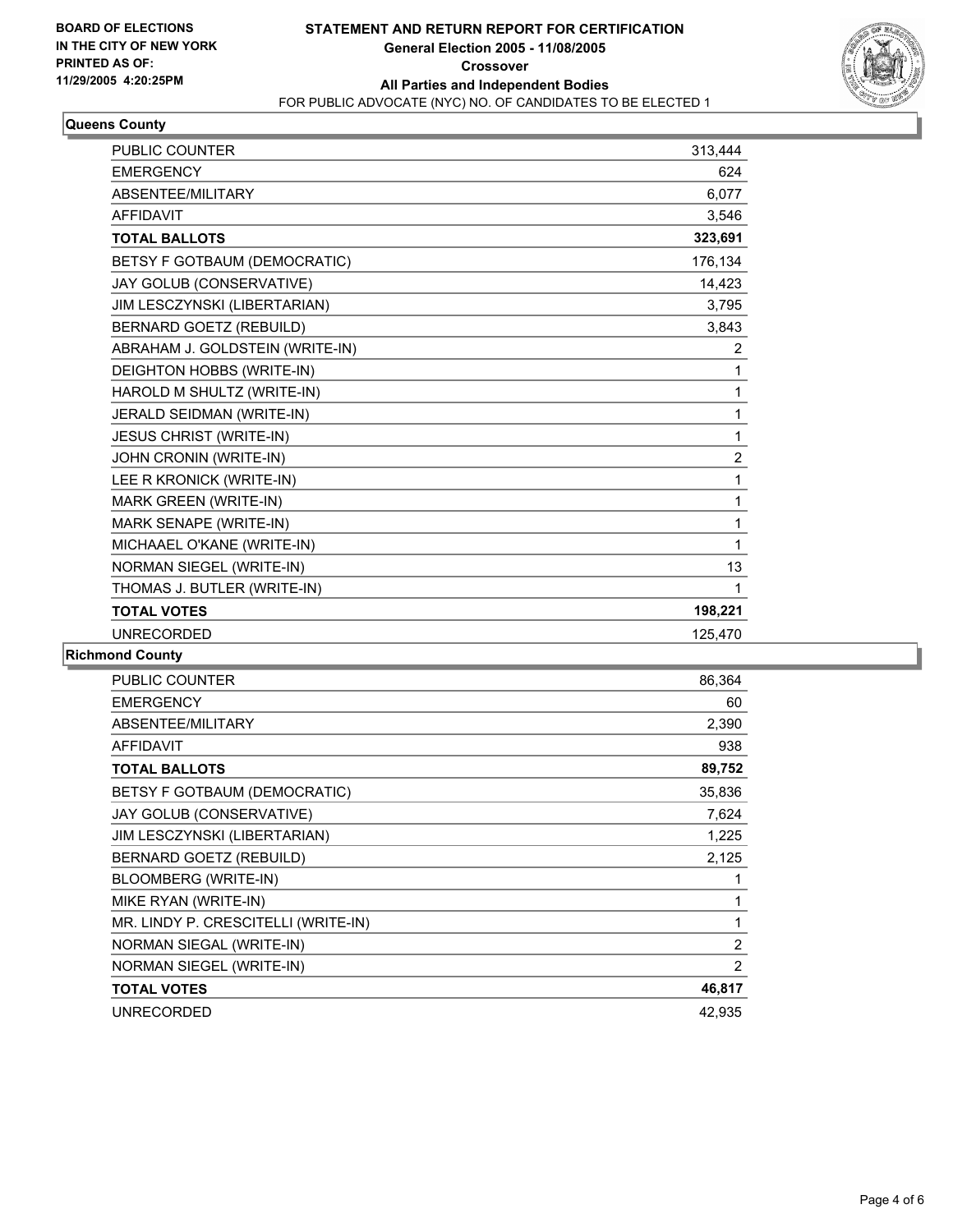

#### **TOTAL FOR PUBLIC ADVOCATE (NYC)**

| PUBLIC COUNTER                    | 1,270,019               |
|-----------------------------------|-------------------------|
| <b>EMERGENCY</b>                  | 4,184                   |
| ABSENTEE/MILITARY                 | 24,325                  |
| <b>AFFIDAVIT</b>                  | 16,832                  |
| <b>TOTAL BALLOTS</b>              | 1,315,360               |
| BETSY F GOTBAUM (DEMOCRATIC)      | 745,035                 |
| JAY GOLUB (CONSERVATIVE)          | 48,082                  |
| JIM LESCZYNSKI (LIBERTARIAN)      | 17,139                  |
| BERNARD GOETZ (REBUILD)           | 17,257                  |
| AARON LEFTON (WRITE-IN)           | 1                       |
| ABE HIRSCHFELD (WRITE-IN)         | 3                       |
| ABRAHAM J. GOLDSTEIN (WRITE-IN)   | $\overline{c}$          |
| AL SHARPTON (WRITE-IN)            | $\overline{c}$          |
| ALAN POPPER (WRITE-IN)            | $\mathbf 1$             |
| ANASTASIA BEAVERHAUSEN (WRITE-IN) | 1                       |
| ANDREW RASIEJ (WRITE-IN)          | 1                       |
| ANTHONY GRONOWICZ (WRITE-IN)      | $\mathbf 1$             |
| ARMANDO M. HOWER (WRITE-IN)       | 1                       |
| BLOOMBERG (WRITE-IN)              | 1                       |
| C. VIRGINIA FIELDS (WRITE-IN)     | $\mathbf 1$             |
| CHRISTINE ANNECHINO (WRITE-IN)    | $\overline{c}$          |
| D. GOLDSTEIN (WRITE-IN)           | 1                       |
| DEIGHTON HOBBS (WRITE-IN)         | $\mathbf{1}$            |
| DEIRDRE A. SCHIFELING (WRITE-IN)  | 1                       |
| ELIZABETH GEIGER (WRITE-IN)       | 1                       |
| ERIC COSTELLO (WRITE-IN)          | 1                       |
| ERIC PRINDLE (WRITE-IN)           | 1                       |
| GENE RUSSIANOFF (WRITE-IN)        | 1                       |
| <b>GEORGE BOYCE (WRITE-IN)</b>    | $\mathbf 1$             |
| HAROLD M SHULTZ (WRITE-IN)        | 1                       |
| HARRY SIEGEL (WRITE-IN)           | 1                       |
| JANE JUSTICE (WRITE-IN)           | 1                       |
| JERALD SEIDMAN (WRITE-IN)         | 1                       |
| <b>JESUS CHRIST (WRITE-IN)</b>    | 1                       |
| JIM LESCZYNSKI (WRITE-IN)         | 1                       |
| JOHN CLASBY (WRITE-IN)            | $\mathbf 1$             |
| JOHN CRONIN (WRITE-IN)            | $\overline{\mathbf{c}}$ |
| JOHN MULLALY (WRITE-IN)           | 3                       |
| JOY CHATEL (WRITE-IN)             | 1                       |
| KELLY PURSELL (WRITE-IN)          | 1                       |
| KITTY CARLISE-HART (WRITE-IN)     | $\mathbf 1$             |
| LAIRD MAGUIRE (WRITE-IN)          | $\overline{\mathbf{c}}$ |
| LEE R KRONICK (WRITE-IN)          | 1                       |
| LEILA MARTINEZ (WRITE-IN)         | $\mathbf{1}$            |
| LEWANNE JONES (WRITE-IN)          | 1                       |
| LIZA MINNELLI (WRITE-IN)          | 1                       |
| MARK GREEN (WRITE-IN)             | 4                       |
| MARK SENAPE (WRITE-IN)            | 1                       |